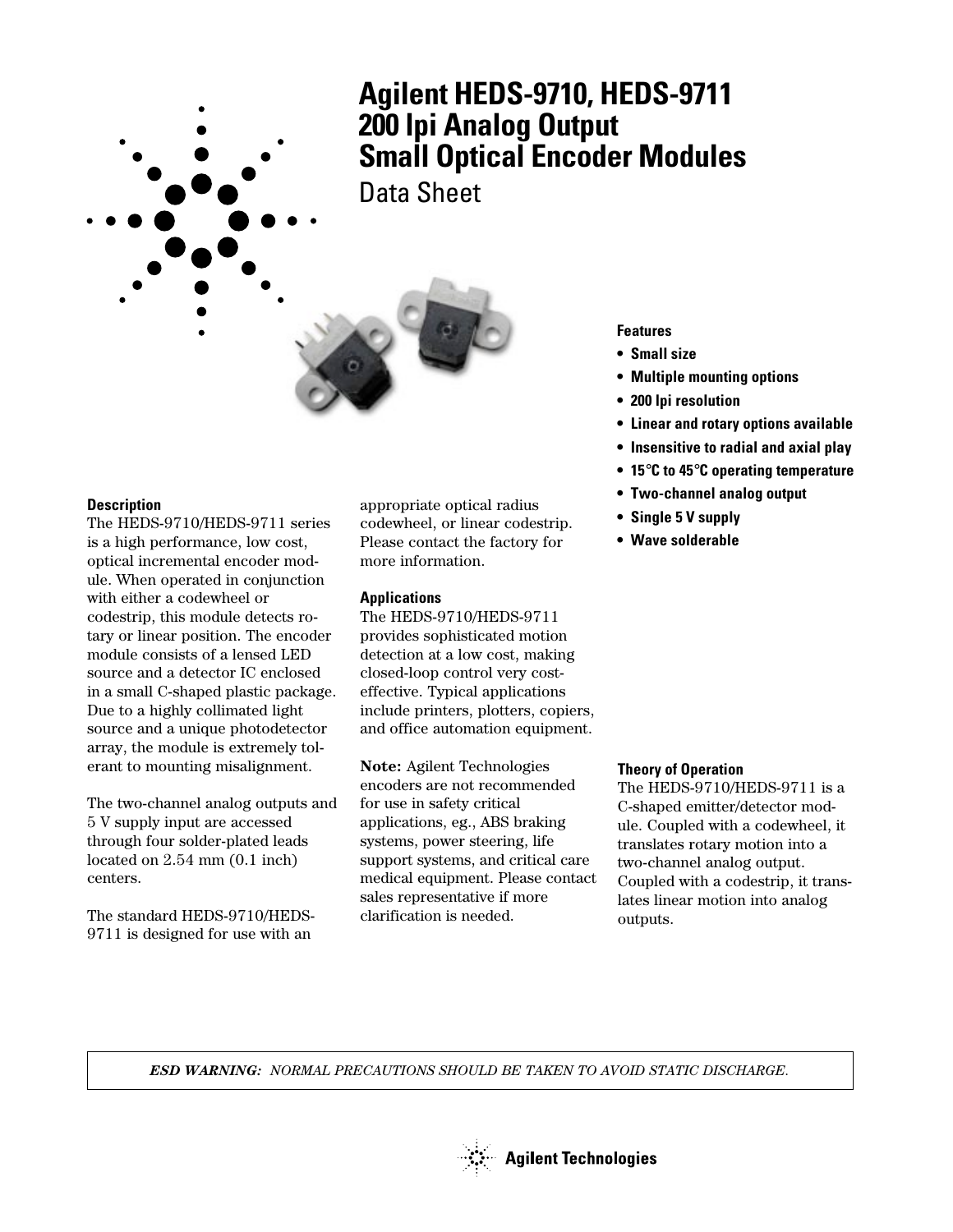The module contains a single Light Emitting Diode (LED) as its light source. The light is collimated into a parallel beam by means of a single lens located directly over the LED. Opposite the emitter is the integrated detector circuit. This IC consists of multiple sets of photodetectors and the signal processing circuitry necessary to produce the analog waveforms.

The codewheel/codestrip moves between the emitter and detector, causing the light beam to be interrupted by the pattern of spaces and bars on the codewheel/ codestrip. The photodiodes which detect these interruptions are arranged in a pattern that corresponds to the radius and count density of the codewheel/ codestrip. These detectors are also spaced such that a light period on one pair of detectors corresponds to a dark period on the adjacent pair of detectors. The photodiode outputs are fed through the signal processing circuitry, which produces the final outputs for channels A and B. Due to this integrated phasing technique, the analog output of channel A is in quadrature with channel B (90 degrees out of phase).

### **Package Dimensions**

See HEDS-9700 datasheet for package outline drawings.

## **Definitions**

**Count (N)**: The number of bar and window pairs or Counts Per Revolution (CPR) of the codewheel, or the number of Lines Per Inch (LPI) of the codestrip.

1 Shaft Rotation = 360 mechanical degrees = N cycles

1 cycle  $(c) = 360$  electrical degrees (°e) = 1 bar and window pair

**Pulse Width (P)**: The number of electrical degrees that an output is high during one cycle. This value is nominally 180°e or 1/2 cycle.

**Pulse Width Error (**∆**P)**: The deviation, in electrical degrees, of the pulse width from its ideal value of 180°e.

**State Width (S)**: The number of electrical degrees between a transition in the output of channel A and the neighboring transition in the output of channel B. There are four states per cycle, each nominally 90°e.

**State Width Error (**∆**S)**: The deviation, in electrical degrees, of each state width from its ideal value of 90°e.

**Phase (**Φ**)**: The number of electrical degrees between the center of the high state of channel A and the center of the high state of channel B. This value is nominally 90°e for quadrature output.

**Phase Error (**∆Φ**)**: The deviation of the phase from its ideal value of 90°e.

**Direction of Rotation**: When the codewheel rotates counterclockwise, as viewed looking down on the module (so the marking is visible), channel A will lead channel B. If the codewheel rotates in the opposite direction, channel B will lead channel A.

**Optical Radius (ROP)**: The distance from the codewheel's center of rotation to the optical center (O.C.) of the encoder module.

#### **Mounting Position (RM)**:

Distance from Motor Shaft center of rotation to center of Alignment Tab receiving hole.

#### **Absolute Maximum Ratings**

| <b>Parameter</b>             | <b>Symbol</b> | Min.   | Max. | <b>Units</b> | <b>Notes</b>    |
|------------------------------|---------------|--------|------|--------------|-----------------|
| <b>Storage Temperature</b>   | ۱s            | $-40$  | 85   | ∘∩           |                 |
| <b>Operating Temperature</b> | IΑ            | 15     | 45   | ∘∩           |                 |
| <b>Supply Voltage</b>        | Vcc           | $-0.5$ |      |              |                 |
| <b>Soldering Temperature</b> |               |        | 260  | °C           | $t \leq 5$ sec. |

### **Recommended Operating Conditions**

| <b>Parameter</b>       | <b>Symbol</b> | Min. | Max. | Units | <b>Notes</b>                     |
|------------------------|---------------|------|------|-------|----------------------------------|
| Temperature            |               | 15.  | 45   |       |                                  |
| Supply Voltage         | Vcc           | 4.8  |      |       | Ripple $< 100$ mV <sub>p-p</sub> |
| <b>Count Frequency</b> |               |      |      | kHz   | (Velocity (rpm) $\times$ N) 60   |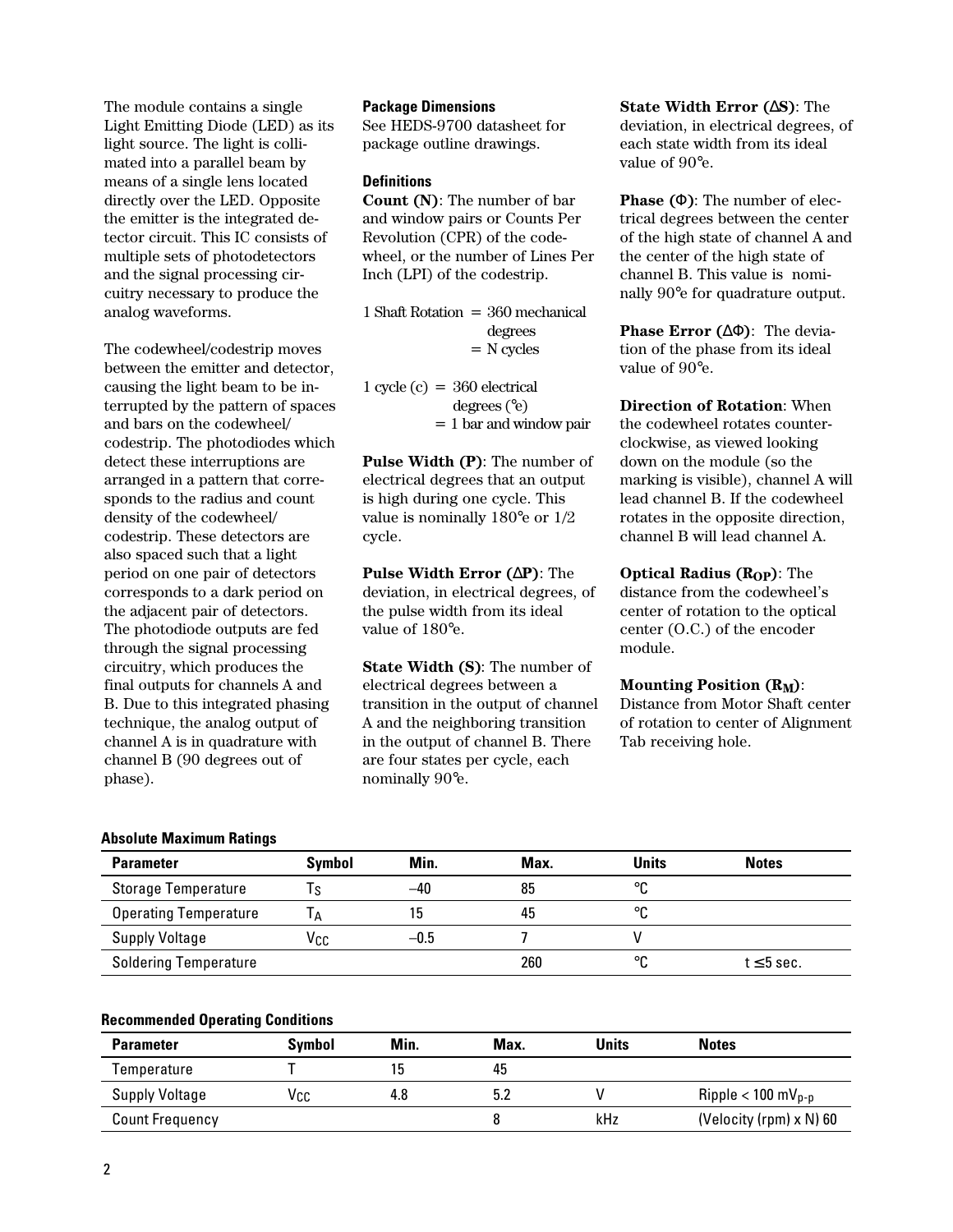## **Waveform Definition**





| <b>Name</b>              | <b>Paramenter</b>        | <b>Definition</b>                                                                                                                                                                                                                                                           | Label                                    |
|--------------------------|--------------------------|-----------------------------------------------------------------------------------------------------------------------------------------------------------------------------------------------------------------------------------------------------------------------------|------------------------------------------|
| Analog Peak              |                          | The absolute value in µA of the magnitude of the<br>analog signal (i.e., one-sided reading).                                                                                                                                                                                | lap, lbp,<br>lam, Ibm                    |
| Analog Peak-to-Peak      | <b>Ipp</b>               | The peak-to-peak signal magnitude in µA of the<br>analog signal.                                                                                                                                                                                                            | lapp<br><b>Ibpp</b>                      |
| Analog Offset            | loffset                  | The offset in µA from the mid-point of the analog<br>peak-to-peak signal to the zero current point.                                                                                                                                                                         |                                          |
| <b>State Width</b>       | <b>State Width</b>       | The number of electrical degrees between a transition<br>in channel A and the neighboring transition in channel B.<br>There are four states per cycle, each nominally $90^\circ$ e.<br>The transitions are determined by where the analog<br>signal crosses the Zero point. | State 1<br>State 2<br>State 3<br>State 4 |
| <b>State Width Error</b> | <b>State Width Error</b> | The deviation, in electrical degrees, of each state width<br>from its ideal value of $90^\circ e$ .                                                                                                                                                                         |                                          |
| Pulse Width              | Pulse Width              | The number of electrical degrees that an analog output<br>is greater than zero during one cycle. This value is<br>nominally 180°e or 1/2 cycle.                                                                                                                             | P                                        |
| <b>Pulse Width Error</b> | <b>Pulse Width Error</b> | The deviation, in electrical degrees, of each pulse width<br>from its ideal value of $180^\circ e$ .                                                                                                                                                                        |                                          |

## **Electrical Characteristics**

Electrical Characteristics over Recommended Operating Range, Typical at 25°C.

| <b>Parameter</b>   | ivmbol | Min. | 'yp. | Max. | Units | <b>Notes</b> |
|--------------------|--------|------|------|------|-------|--------------|
| supply'<br>Current | ICC    |      |      | 40   | mА    |              |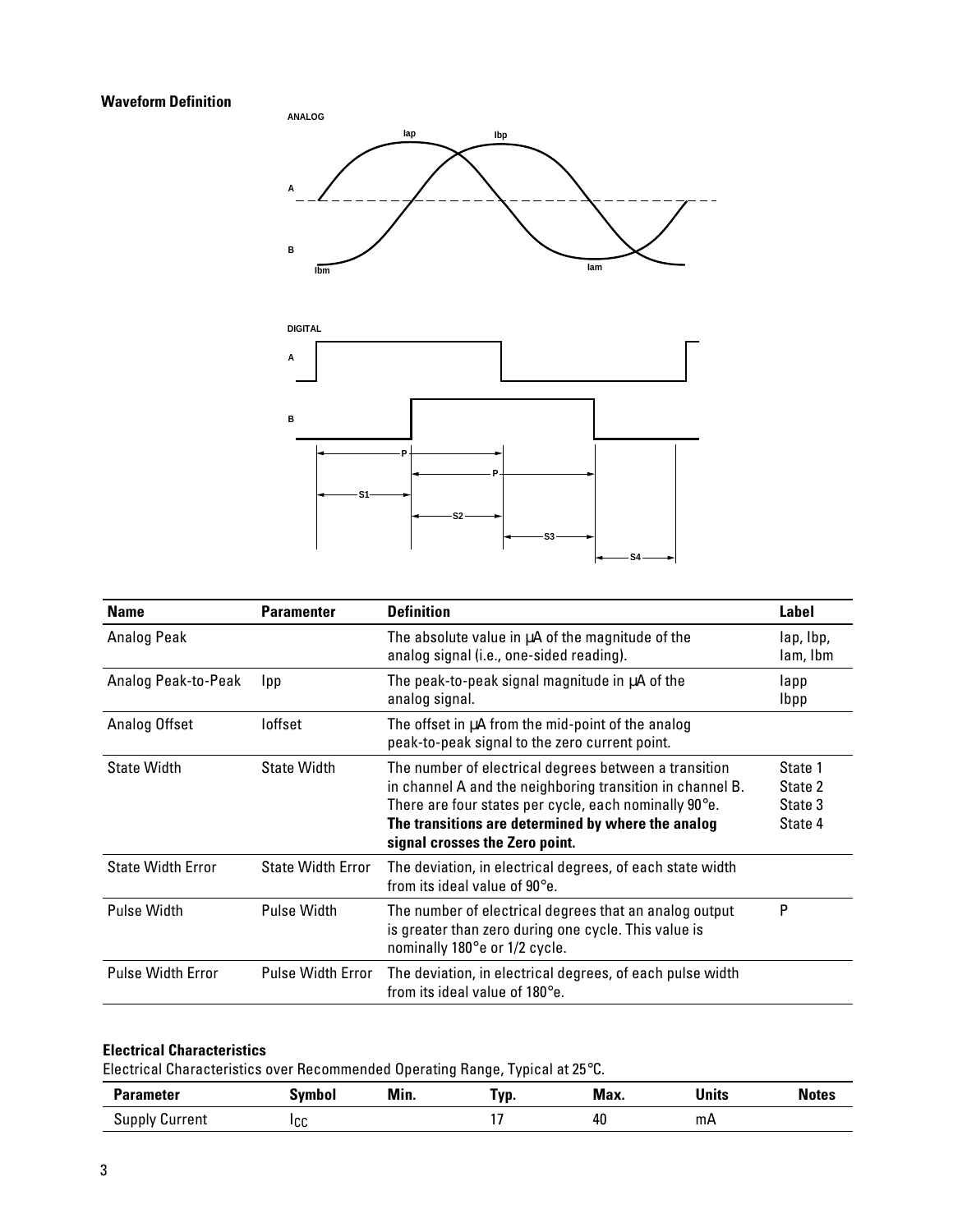# **Encoding Characteristics**

Encoding Characteristics over Recommended Operating Range and Recommended Mounting Tolerances. These characteristics do not include codewheel/codestrip contributions.

|                             | <b>Units</b> |                |       |
|-----------------------------|--------------|----------------|-------|
| Radial                      | microns      | ±130           |       |
| Tangential                  | microns      | ±130           |       |
| Gap                         | microns      | $50 - 250$     |       |
| Temperature                 | ℃            | $15 - 45$      |       |
| 0.R.                        | mm           | $18 -$ Linear  |       |
| <b>CPR</b>                  | count        | $900 - Linear$ |       |
| <b>Codewheel Slot/Spoke</b> | ratio        | $0.9 - 1.1$    |       |
|                             |              | Min.           | Max.  |
| <b>Ipp</b>                  | μA           | 10             | 73    |
| loffset                     | μA           | -4             | $+4$  |
| <b>State Width Error</b>    | $e^{\circ}$  | $-40$          | +40   |
| <b>Pulse Width Error</b>    | $e^{\circ}$  | -40            | $+40$ |

# **Recommended Codewheel and Codestrip Characteristics**



| <b>Parameter</b>                              | <b>Symbol</b>  | Min.            | Max.                            | <b>Units</b> | <b>Notes</b>                      |
|-----------------------------------------------|----------------|-----------------|---------------------------------|--------------|-----------------------------------|
| Window/Bar Ratio                              | Ww/Wb          | 0.9             | 1.1                             |              |                                   |
| Window Length (Rotary)                        | Lw             | 1.80<br>(0.071) | 2.30<br>(0.091)                 | mm<br>(inch) |                                   |
| Absolute Maximum Codewheel<br>Radius (Rotary) | Re             |                 | $Rop + 3.40$<br>$(Rop + 0.134)$ | mm<br>(inch) | Includes eccen-<br>tricity errors |
| Center of Post to Inside<br>Edge of Window    | W1             | 1.04<br>(0.041) |                                 | mm<br>(inch) |                                   |
| Center of Post to Outside<br>Edge of Window   | W <sub>2</sub> | 0.76<br>(0.030) |                                 | mm<br>(inch) |                                   |
| Center of Post to Inside Edge<br>of Codestrip | L              |                 | 3.60<br>(0.142)                 | mm<br>(inch) |                                   |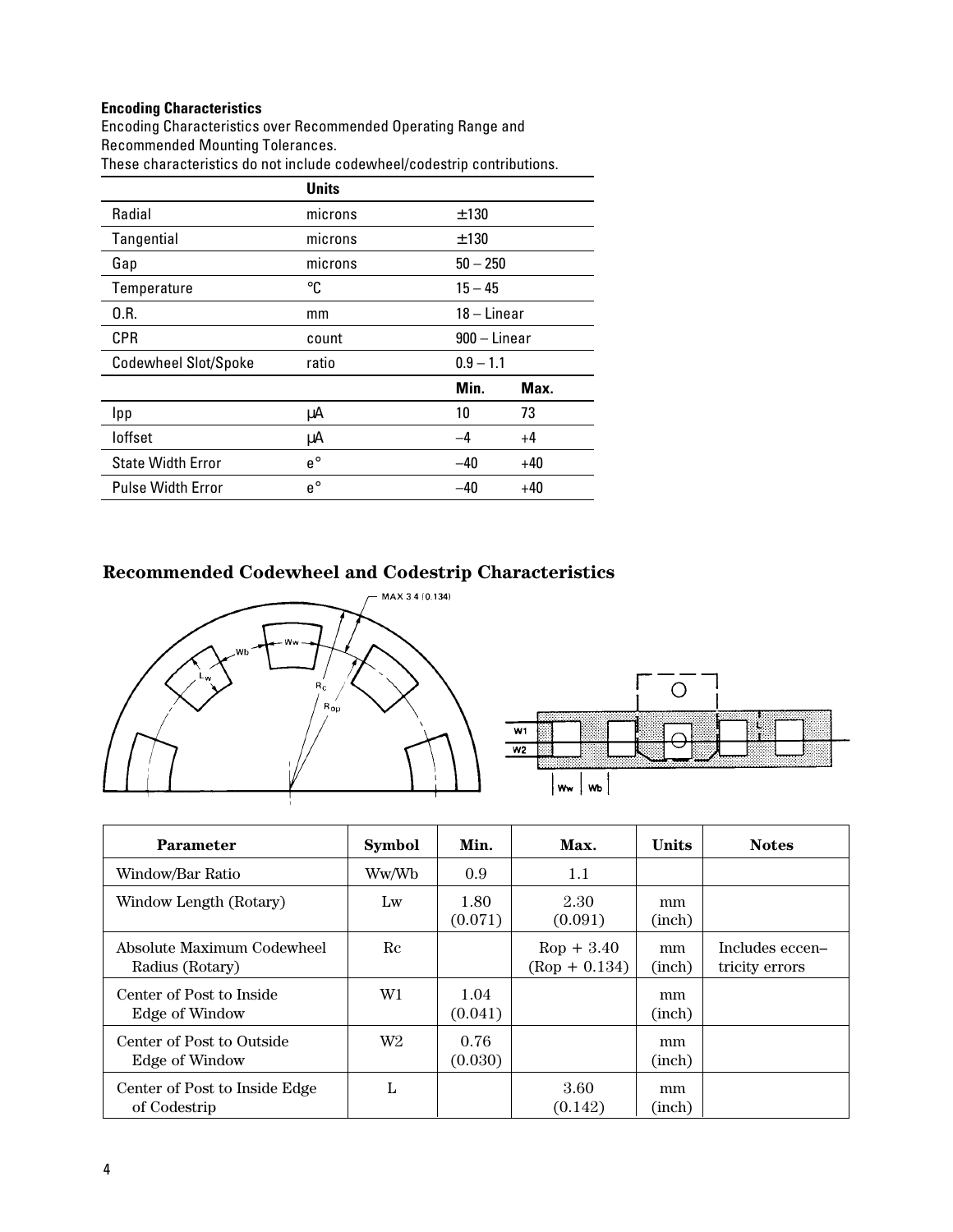### **Analog Encoder Interface Circuit**



**VREF = 1.4 V ± 0.2 V (DC)**

The circuit shown can be used to convert the current output to a voltage. Resistor value, R1, and Capacitor, C, are specified to attain required gain and low-pass filtering, which are application specific. The gain is chosen to attain maximum output swing and not clamp the op-amp. VREF should be set to  $1.4$  V  $\pm$  0.2 V. A 0.1 µF bypass capacitor (decoupling capacitor) is recommended to be placed within 1 cm of the encoder for optimal power supply noise rejection. Outputs are high impedance (typical 1 M ohm) and susceptible to EMI.

### **Ordering Information**

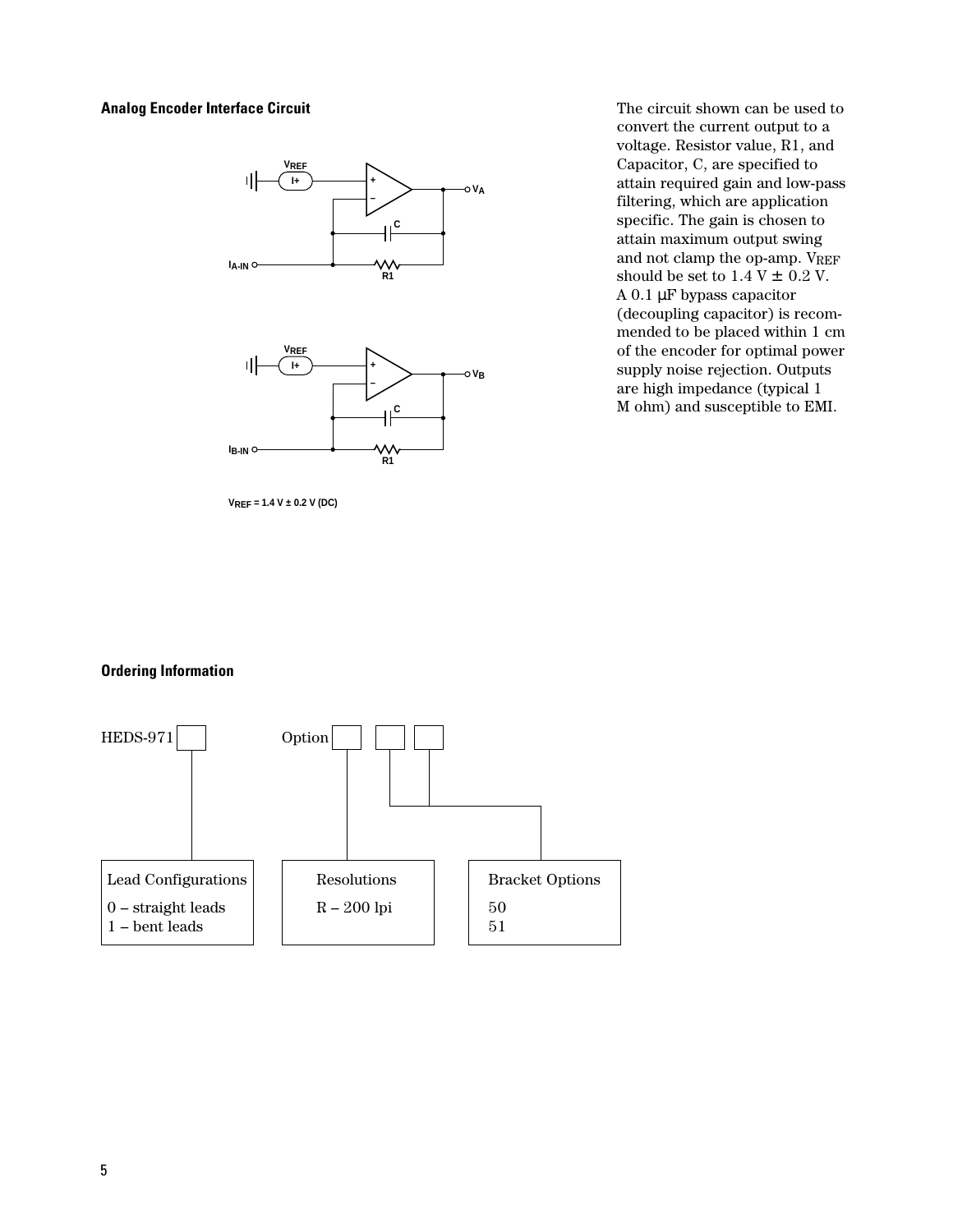### **Package Dimensions**

### Option 50

**LEAD THICKNESS = 0.25 mm LEAD PITCH = 2.54 mm**

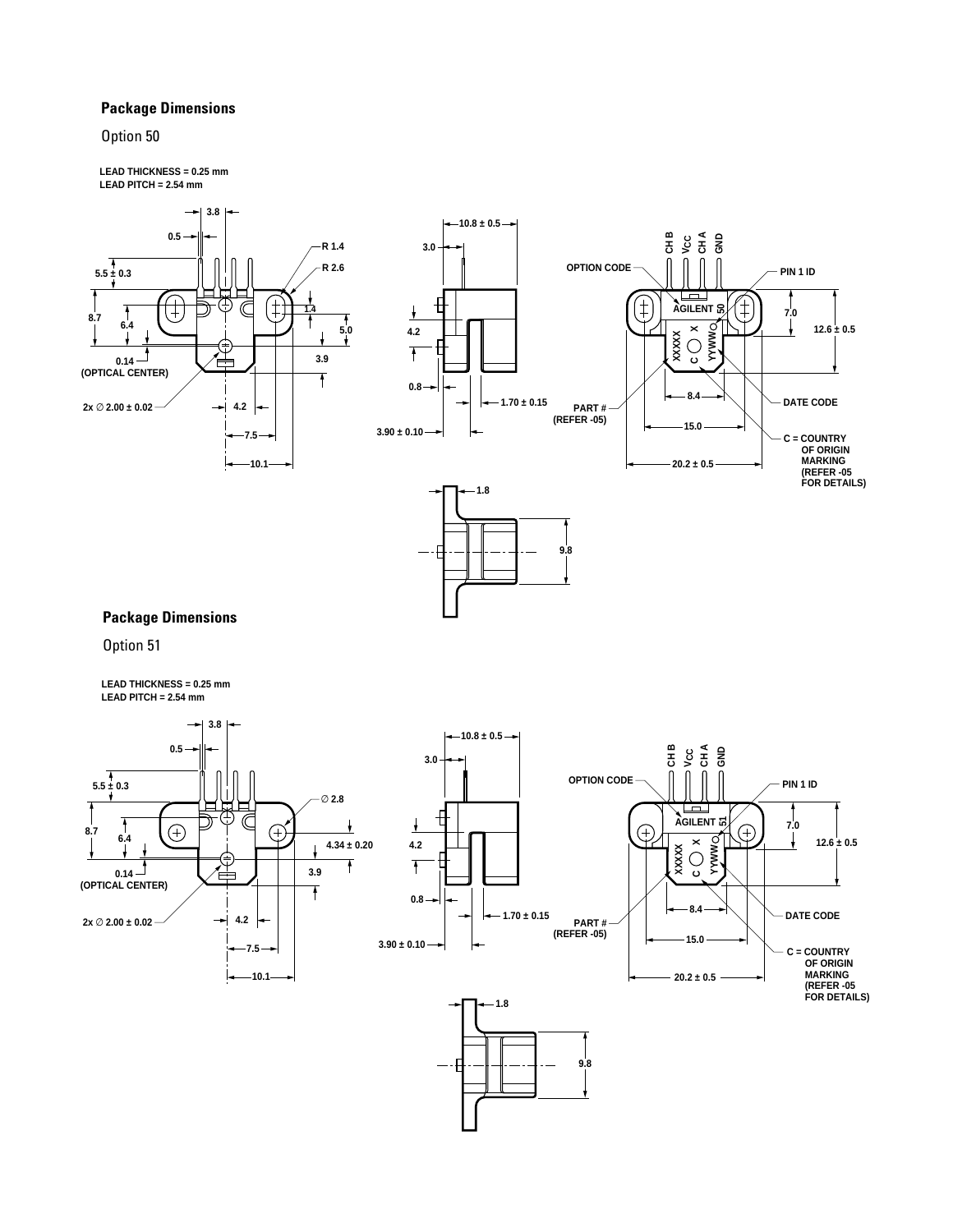### **Package Dimensions**

#### Bent Version – Option 50



# **Package Dimensions**

Bent Version – Option 51